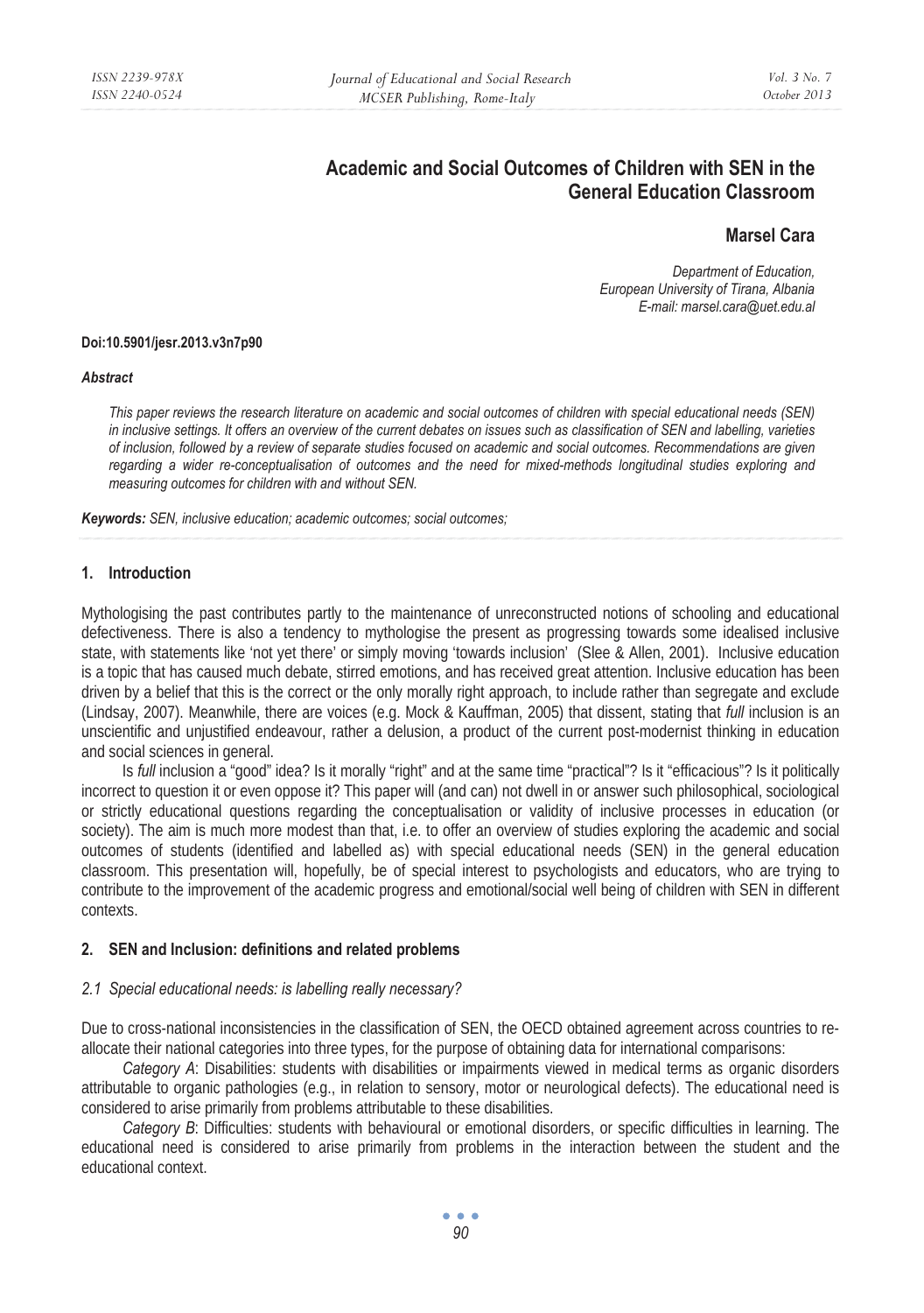| ISSN 2239-978X | Journal of Educational and Social Research | Vol. 3 No. 7 |
|----------------|--------------------------------------------|--------------|
| ISSN 2240-0524 | MCSER Publishing, Rome-Italy               | October 2013 |
|                |                                            |              |

*Category C*: Disadvantages: students with disadvantages arising primarily from socio-economic, cultural, and/or linguistic factors. The educational need is to compensate for the disadvantages attributable to these factors (OECD, 2005, p.14)

Some countries have taken a strong stance in relation to categorisation. Sweden has generally adopted an anticategorisation approach to special educational needs and has opposed the use of medical categories for educational purposes. Given the reluctance to categorise children, psychometric assessment techniques have not been widely used. An exception to the Swedish anti-categorisation stance is the recognition of deaf or hearing impaired students as a separate group who may have the option of attending a special school for the deaf. While, in the UK, various categories or areas of general 'difficulties' are organised in terms of four broad dimensions called 'needs' (DfES, 2003). They are:

- A. *Cognition and Learning Needs* Specific Learning Difficulty (SpLD); Moderate Learning Difficulty (MLD); Severe Learning Difficulty (SLD); Profound and Multiple Learning Difficulty (PMLD).
- B. *Behaviour, Emotional and Social Development Needs* Behaviour, Emotional and Social Difficulty (BESD).
- C. *Communication and Interaction Needs* Speech, Language and Communication Needs (SLCN); Autistic Spectrum Disorder (ASD).
- D. *Sensory and/or Physical Needs*

Visual Impairment (VI); Hearing Impairment (HI); Multi-Sensory Impairment (MSI); Physical Disability (PD).

Lindsay (2007) points out that the generic term of special educational needs has been widely used in the UK for nearly 30 years to cover 'all children who have developmental difficulties that affect: their learning; their behavioural, emotional and social development; their communication, and their ability to care for themselves and gain independence'. Such conceptualisation has been considerably influential in Europe (e.g. Germany, Netherlands) where it has been used in legislation endorsing policies of inclusion in education. The terms 'special education' and students with 'special education needs' are widely used in the literature. The term 'special educational needs', as a form of labelling, is not without its critics (Norwich, 2010). In the past three decades, educators have been embroiled in a debate regarding pros and cons of labelling and categorization of students with disabilities. During the last two centuries, derogatory labels such as imbecile, stupid, and retarded were normally used by psychologists and educators to describe individuals who did not conform to the societal norms (Mukuria & Bakken, 2010). Their function was geared to exclude people with disabilities from facilities, and activities enjoyed by people without disabilities. Unfortunately, this resulted in alienation, isolation, and institutionalization of individuals with disabilities (Hallahan, Kauffman, & Pullen, 2009).

The proponents of labelling have suggested that labelling may communicate a child's strengths and weaknesses, establish a diagnosis, suggest interventions, be used to raise financial support, and provide foundation for research on etiology and prevention (Ysseldyke & Algozzine, 1990). In addition, they posit that labelling is imbedded in the law, recognizes meaningful differences in learning, leads to a proactive response, provides common language for researchers and professionals, helps in fundraising for research and other programs, enables disability-specific advocacy to promote programs and spur legislative action, and helps make exceptional children's needs more visible to policy makers members of public (Hallahan et al., 2009). According to Mukuria and Bakken (2010) labelling, however, should be assigned professionally, cautiously, and with common sense so that it does not become an end to itself. In addition, labelling may lead to a protective response in which adults and children without disabilities become more accepting of atypical behaviour of an individual with disabilities than a child without a disability who exhibits the same behaviour. Above all, according to Mukuria and Bakken, it is critical for individuals with disabilities themselves, to understand themselves and appreciate who they are, since by understanding their strengths and weaknesses they will be able to set high but realistic goals. Labelling may help the students with disabilities recognize that there are individuals out there who are like themselves, thus not only removing them from isolation but also helping them get some consolation, create a better self-image and develop better self-esteem.

Lynch (2001) warns that the term SEN should be used with caution. Lynch argues that the term may perpetuate the binary divide between 'ordinary' and 'special' students and systems. Second, the label may present a barrier to the development of inclusive practice, and it is not very helpful in pinpointing the educational difficulties of the learner. Third, the label tends to put the burden on the learner and a focus on individual deficits, rather than the characteristics of the school and environment and therefore excuse schools from change. According to labelling opponents (Blum & Bakken, 2010), disability labels have outlived their educational usefulness - although the origin of disability labels is connected to the medical model of identification where diagnostic medical disability criteria are useful in disciplines such as, medicine and psychiatry; however, they have little meaningful instructional application in education, despite the persistent use of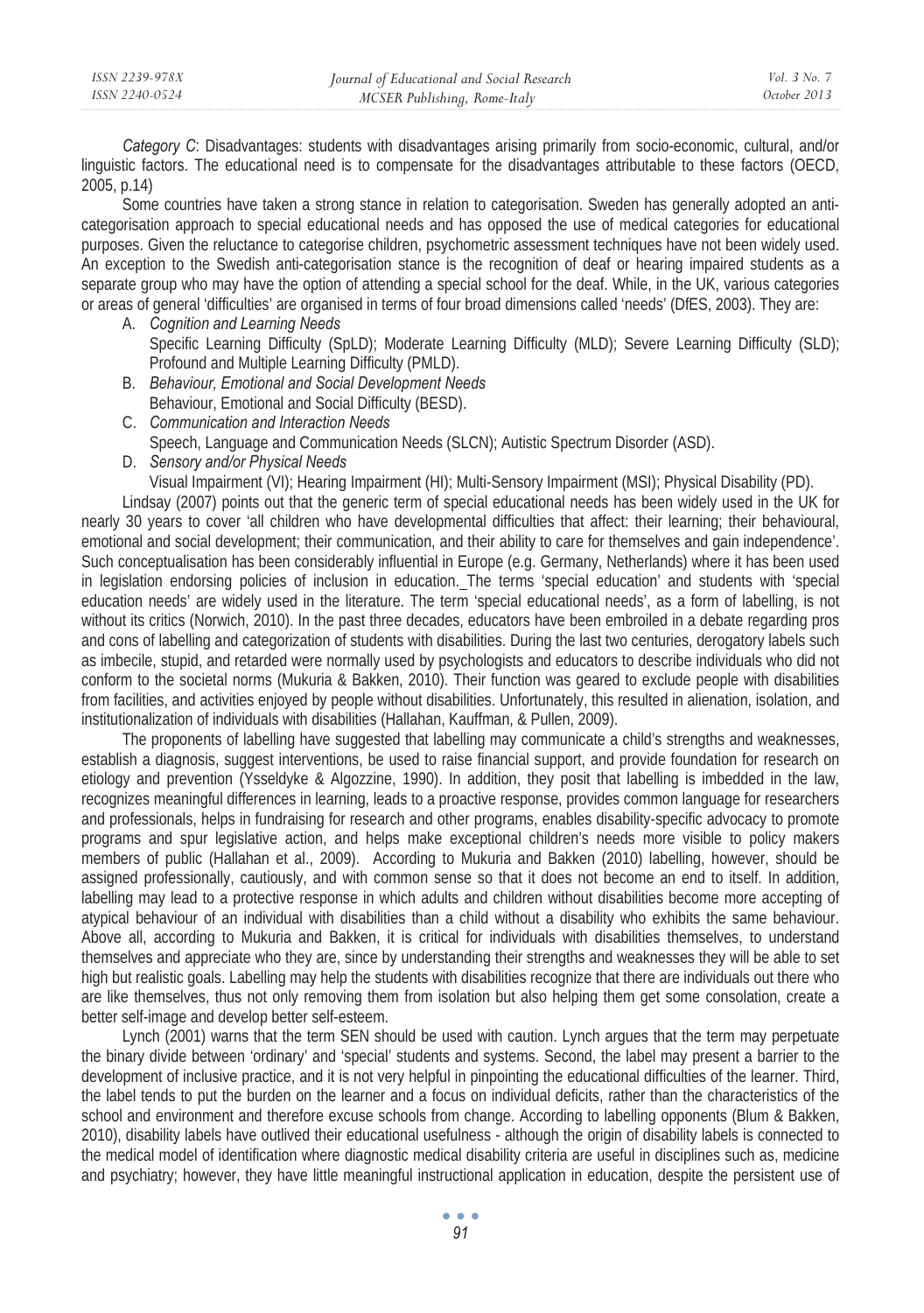| ISSN 2239-978X | Journal of Educational and Social Research | Vol. 3 No. 7 |
|----------------|--------------------------------------------|--------------|
| ISSN 2240-0524 | MCSER Publishing, Rome-Italy               | October 2013 |
|                |                                            |              |

them in the general and special education. Instead of using a disability labelling approach, alternate assessments that provide an ecological framework to guide educators in the identification of students with disabilities may be adopted as more useful and empowering.

 It is worth noting that, according to Norwich (2010), the term special educational needs (SEN) was introduced in the UK in the late 1970s to move away from deficit categories – what the child or young person could not do – to what was required to provide learning opportunities and support learning (DES, 1978; Warnock Report). The assumption has been that the significant difficulties that give rise to special educational needs lie along a continuum. Difficulties are a matter of degree; with the difference being one of degree not of kind. The term is specifically an educational one that relates directly to teaching and learning. It contrasts with the related term 'special needs' which has tended to be used as a general cross-sector term. 'Special needs' like the term 'disability' applies across different areas of life activities; but 'special needs' has also been used to refer to needs beyond learning difficulties and disabilities, for example, English as an additional language need. Another valued aspect of the special educational needs term, again according to Norwich, has been the focus on individual needs, which promotes an interactionist conceptualisation, which recognised the combined role of individual and social factors and is consistent with the more elaborate and recent versions of a biopsycho-social model of disability, as found in the International Classification of Functioning applied to children and young people (WHO, 2007). This kind of interactionist model is a useful way of going beyond the unnecessary polarisation between medical (individual) and social models.

#### *2.2 Inclusion (s): are people talking about the same thing(s)?*

The World Declaration on Education for All (EFA) in 2000, affirmed the notion of education as a fundamental right and established the new millennium goal to provide every girl and boy with primary school education by 2015. EFA also clearly identified Inclusive Education as one of the key strategies to address issues of marginalization and exclusion. The fundamental principle of EFA is that all children should have the opportunity to learn. The fundamental principle of Inclusive Education is that all children should have the opportunity to learn together. Significant numbers of disabled children and youth are largely excluded from educational opportunities for primary and secondary schooling. Exclusion, poverty and disability are linked. Education is widely recognized as a means to develop human capital, to improve economic performance, and to enhance people's capabilities and choices. Exclusion from education can result in a staggering loss of freedom and productivity in the labour market (Peters, 2003). One of the first expressions of the philosophy occurred nearly 40 years ago when Scandinavian countries began referring to the principle of 'normalization'. This was defined as the process of making available to disabled persons 'patterns of life and conditions of everyday living which are as close as possible to the regular circumstances and ways of life of society' (Nirje, 1969). In almost every country, inclusive education has emerged as one of the most the dominant issues in the education of students with SEN. In the past 40 years the field of special needs education has moved from a segregation paradigm through integration to a point where inclusion is central to contemporary discourse (Mitchell, 2010).

It is important to note there is no universally accepted definition of inclusion; thus, this term holds different meanings to different individuals (Fuchs &Fuchs, 1994). Inclusive education may be implemented at different levels, embrace different goals, and be based on different motives, reflect different classifications of SEN, and provide services in different contexts. Specific goals may focus either on improved educational performance and quality of education, or on autonomy, self-determination, proportionality, consumer satisfaction or parental choice. Some of these goals may conflict and produce tensions. Similarly, motives for Inclusive Education may derive from dissatisfaction with the system, from economic or resource allocation concerns, or from a vision of educational reform. Finally, SEN services may be viewed as a continuum of placement options (multi-track approach), as a distinct education system (two-track approach) or as a continuum of services within one placement—the general education school and classroom (one-track approach). All of the variants produced by these different aims, levels, systems and motives may be called inclusive education (Peters, 2003; Meijer et al., 2003).

Inclusion has been imposed on or embraced by the educational systems of many societies as a moral imperative, thus, not necessarily in need for empirical support of its efficacy. However, for researchers in the pragmatist tradition, the critical question for educators and families should be, ''Will the general education environment result in improved achievement for learners with diverse needs and disabilities?'', or, "Does evidence support the widespread belief that inclusion will improve social outcomes for students with SEN?"

The lack of a definition of inclusion makes evaluation difficult. If a judgement is to be made about how well inclusion is working, it arguably necessitates some consensus both about what inclusion is and how to define 'working'.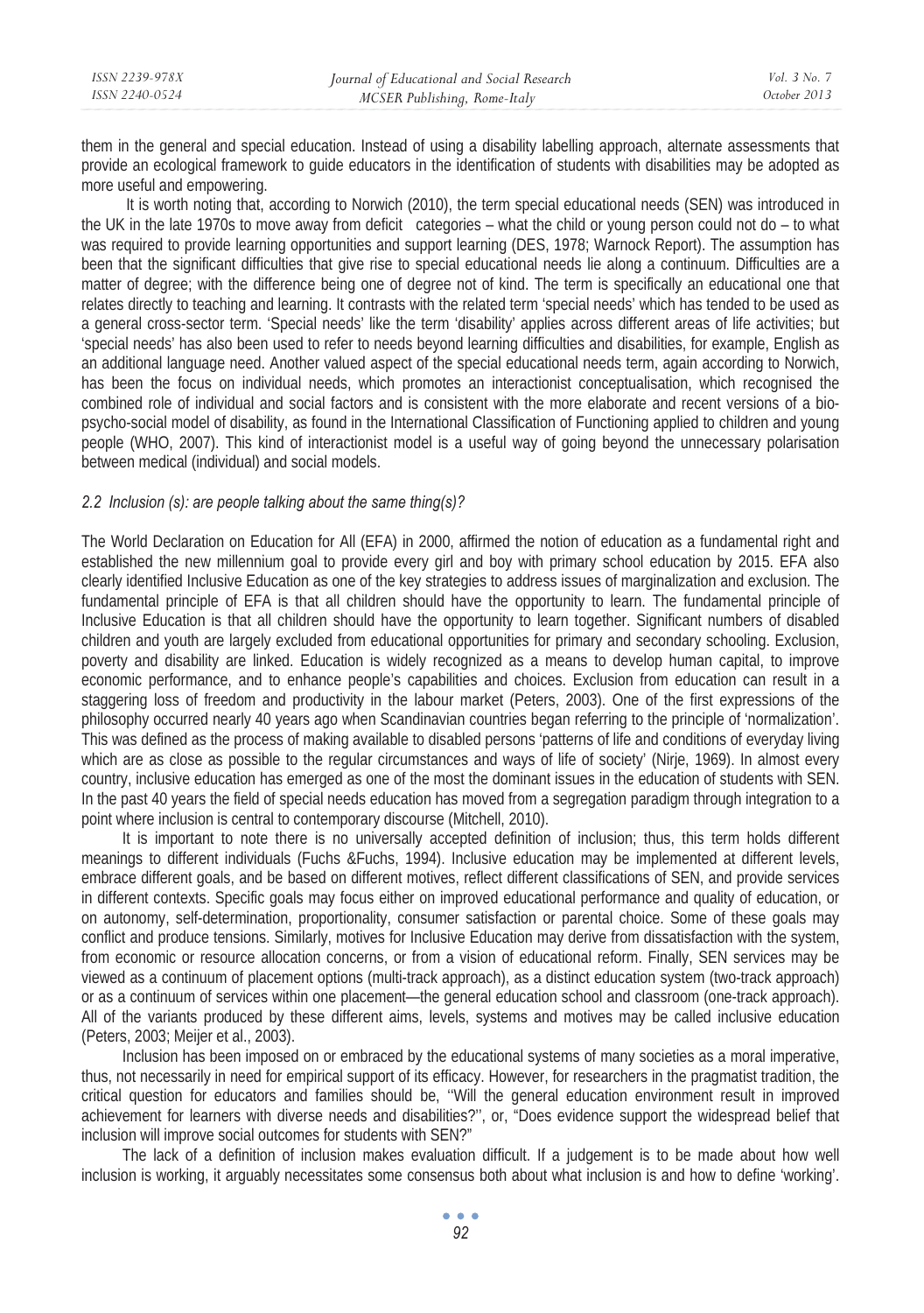It is possible to identify commitment to the principles of inclusion, the existence of policies for inclusion and evidence that practice is becoming more inclusive, but still not be clear how any of this contributes to more positive outcomes for the individual child or young person. A developing theme has been a focus on outcomes for the individual learner and a consideration of what inclusion means at the level of the child or young person's experience (McLaughlin & Rouse, 2000; Ellis, Tod & Graham-Matheson, 2008)

## **3. Academic and social outcomes of children with SEN in inclusive settings**

Outcomes of inclusive education are often illusive and difficult to measure. Student achievement tests of content knowledge provide only one indicator of impact, and are not strongly linked to success in adult life, nor do they provide a measure of creative and analytical problem-solving skills needed for survival. The challenge is to measure success in terms of broad indicators of outcomes and impact (Peters, 2003). Lynch (2001) advocates for evaluation of inclusive education programs at all levels (institutional and teacher performance as well as student performance), and against the goals of inclusion within a democratic, human-rights-based environment. Researchers have shown ongoing interest in the academic skills acquisition/performance and social/affective outcomes of students with SEN in inclusive settings. This paper will briefly present and discuss here selected studies, in order to illustrate the nature and objectives of some of the research on the efficacy of inclusive practices.

## *3.1 Academic outcomes*

There is large body of research that addresses the question of how inclusion impacts on the achievements of students with and without special educational needs. In interpreting these studies, however, several cautions need be taken into account: (a) some of the earlier studies may not be relevant to current conditions, (b) many of the studies compare placements only and do not 'drill down' into the nature of the educational programmes the students received, (c) many studies are methodologically flawed, and, of course, (d) all studies are specific to the context in which they were conducted (Mitchell, 2010). Other potential problems with the data which is collected to document academic progress, may include: (a) data are collected mainly from children with mild to moderate learning difficulties or emotional/behavioural problems, whereas in the special education schools students with more severe and challenging issues are educated; (b) teachers may use different standards when evaluating students with SEN in the classroom, for example, be more lenient or hold lower expectations regarding class-work, attendance, or participation; or (c) they may inflate the grades of children with disabilities perhaps, due to personal compassionate feelings, providing incentives (as a form of external motivation), or external pressure on the school to comply with standards of excellence.

Unique to Europe, Italy's National Law 118 (1971) and National Law 517 (1977) established Inclusive Education as national policy. In the report by Gobbo *et.al.* (2009) on the inclusion of students with SEN in the Italian school system, which (since the legislation of 1975 on inclusive education) currently accommodates about 98% of this group in the general education, some concerns on the poor outcomes are mentioned: (a) 56.5% complete compulsory education, and only 10.4% get an upper secondary degree or a university degree – the highest achievers are those with sensoryphysical (motor) disabilities, only a few of those with language or psychological difficulties achieve at a similar level; (b) every year about 10% of disabled students fail and need to repeat the grade, while 26.3% have repeated at a least a grade during their school career (p.49-52). This report however reports only national statistical data, and doesn't provide details of research exploring these concerns.

In Germany, students with SEN are also considered as at-risk group for school drop-out – more than 2/3 leave school without any sort of qualified certificate, however, the majority of these "failed" students attend special schools (for mental diseases!), since students with SEN in integrated forms are normally entitled to receive a leaving school certificate (Gogolin and Jochum, 2009).

In France, in the second half of 2000, there were expressed strong criticisms regarding the inadequacy (or lack) of legislation and provisions necessary to enable inclusion (Ebersbold, 2006; Tranchant, 2008). However, the heated discussion is still at the socio-political level – systematic research evaluating outcomes of inclusive practices, has yet to come.

In the Netherlands, students aged four to approximately 12 years may be educated in mainstream schools, in special primary schools or in special schools; 95% of all 4–12-year-old children in the Netherlands attend mainstream schools, 3% special primary schools and 2% special schools. Special primary schools are schools for students with moderate learning difficulties and moderate behavioural difficulties. Special schools are schools for students with more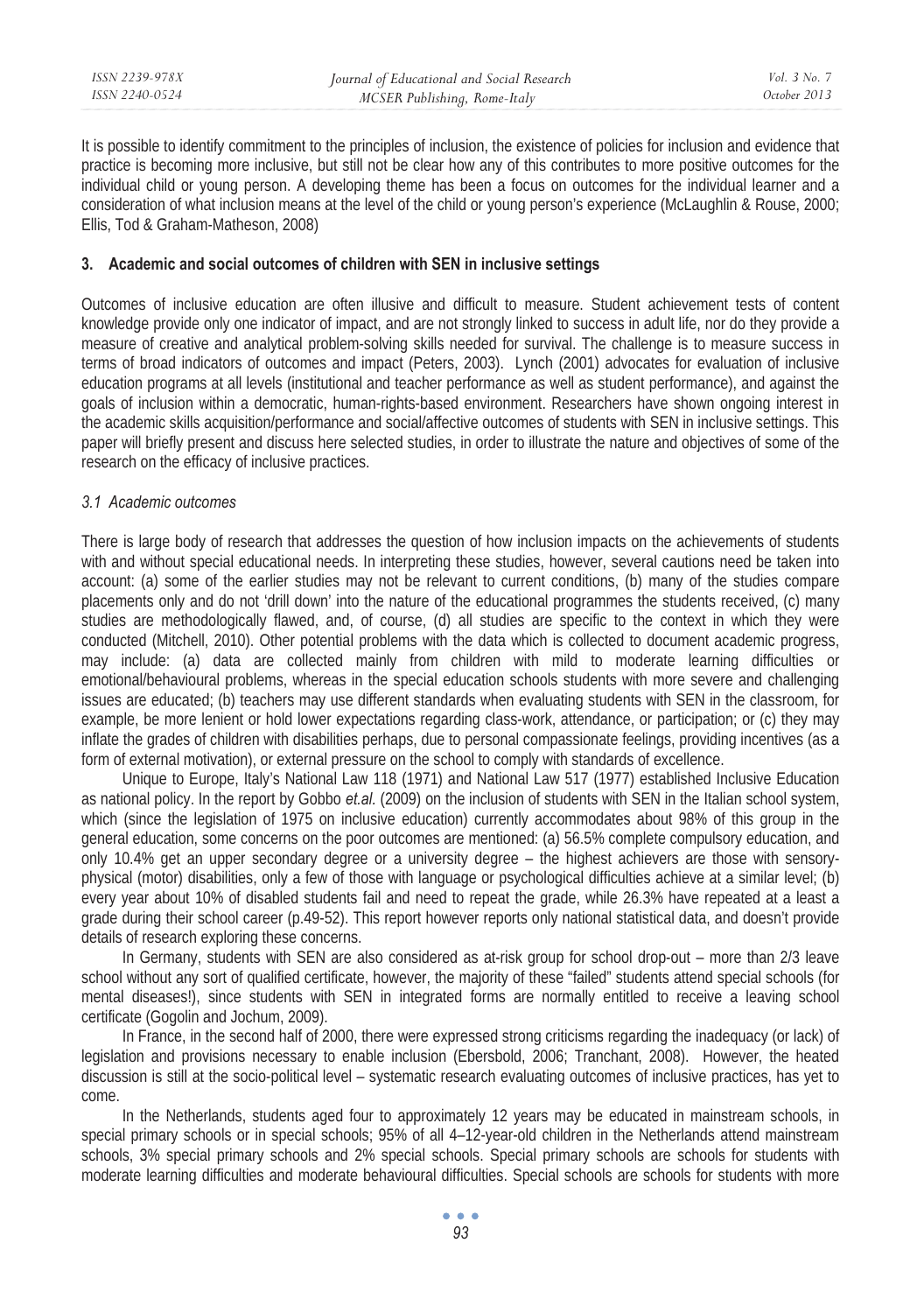| ISSN 2239-978X | Journal of Educational and Social Research | Vol. 3 No. 7 |
|----------------|--------------------------------------------|--------------|
| ISSN 2240-0524 | MCSER Publishing, Rome-Italy               | October 2013 |
|                |                                            |              |

severe difficulties, e.g. physical handicaps, mental handicaps or severe social, emotional and behavioural difficulties. Instead of referring students to special schools, mainstream schools may include these students and obtain a budget for additional support, which for the most part has to be spent on support by a peripatetic teacher. There are no special classes in mainstream schools, so students are either included in or excluded from mainstream classes (I.van der Veen et al., 2010). Despite the fact that it has been Dutch government policy for over a decade that as many students with special needs as possible should be educated in mainstream schools, there has still not been a substantial scaling down of the percentage of students in separate provision (Smeets, 2007).

Peetsma et al. (2001) conducted a 4-year longitudinal study of matched pairs of Dutch pupils with mild learning and behavioural difficulties, one in special and one in mainstream placement. The mainstream pupils academically outperformed the special school pupils over the period. The results were that, after two years, only a few differences in development were found: students made more progress in mathematics in inclusive settings, but school motivation developed more favourably in special schools. After four years, students in regular schools had made more progress in academic performance, whereas there were no differences in psychosocial functioning. However, a small–scale qualitative study, which was incorporated as part of the major study, showed that students with psychosocial problems made somewhat better progress in special education than in regular education, pointing to the need to pay attention to the psychosocial development of students with mild disabilities when they are placed in inclusive settings. I.van der Veen et al., (2010) found in their large-scale study of children with SEN in general education, and their numeracy and literacy attainment levels, that cognitive problems had a much stronger effect on the school career than social–emotional and physical problems.

More systematic reviews of research on outcomes of inclusive practices come from the US and UK, where discussion of effectiveness indicators predominates in the literature. The assessment of outcomes for children included in mainstream education is key in current policy initiatives in both the US and UK (US Department of Education, 2002; DfES, 2003). However, one criticism of this "outcome-focussed" approach, maintains that indicators do little to promote an understanding of development and treat inclusive education as if it were an event, not a dynamic process (Peters, 2003).

In one of the earliest meta-analyses, 50 studies compared general (i.e., inclusive) and special class placements. It was found that placement in general classes resulted in better outcomes for learners with mild mental retardation, but poorer outcomes for students with learning disabilities or behavioural/emotional problems (Carlberg & Kavale, 1980). Another early meta-analysis of 50 studies (Weiner, 1985) compared the academic performance of mainstreamed and segregated students with mild handicapping conditions. The mean academic performance of the integrated groups was in the 80th percentile, while segregated students scored in the 50th percentile. Baker, Wang and Walberg (1994) conducted meta-analysis of inclusive education studies that generated a common measure of effect size. This measure demonstrated a small to moderate beneficial effect of inclusive education on academic and social outcomes of SEN students.

Lipsky and Gartner (1992) argued that special education, compared to regular education, had poorer outcomes for students with disabilities. For example, students with disabilities in special schools or classes were less likely to complete secondary education, and when they did leave school were likely to be unemployed, to live at home rather than independently, and to have few friends. Few were likely to be enrolled in post-secondary education, or were engaged in any productive activity after they left school. The problem with such conclusions about outcomes is that they fail to show how outcomes are determined by educational setting interacting with individual student background and characteristics, which are independent of the setting. Manset and Semmel (1997) reviewed learning outcomes for mainstreamed and segregated pupils, finding no difference in mathematics but a small advantage for mainstreamed pupils in literacy. These authors also found that 'normal' pupils in mainstreamed environments were actually advantaged in terms of attainment by the presence of pupils with special educational needs – perhaps because their teachers were sensitised to the different learning needs of others in the class with challenges.

A study comparing 8th grade students in middle schools in the US, one inclusive the other implementing a pull out special education system, with matched groups of students with LD, found that the inclusive education group achieved significantly higher levels on a range of academic measures and equivalent scores on others (Rea, McLaughlan, and Walther-Thomas, 2002). These children also had better attendance and equivalent levels of suspension. The features of this relatively successful model included a 'teaming model' whereby teachers planned work together and classes rotated during the day.

A UK study compared the outcomes for adolescents with Down syndrome of similar abilities but educated in mainstream or in special schools. The results showed no evidence of educational benefits for those in segregated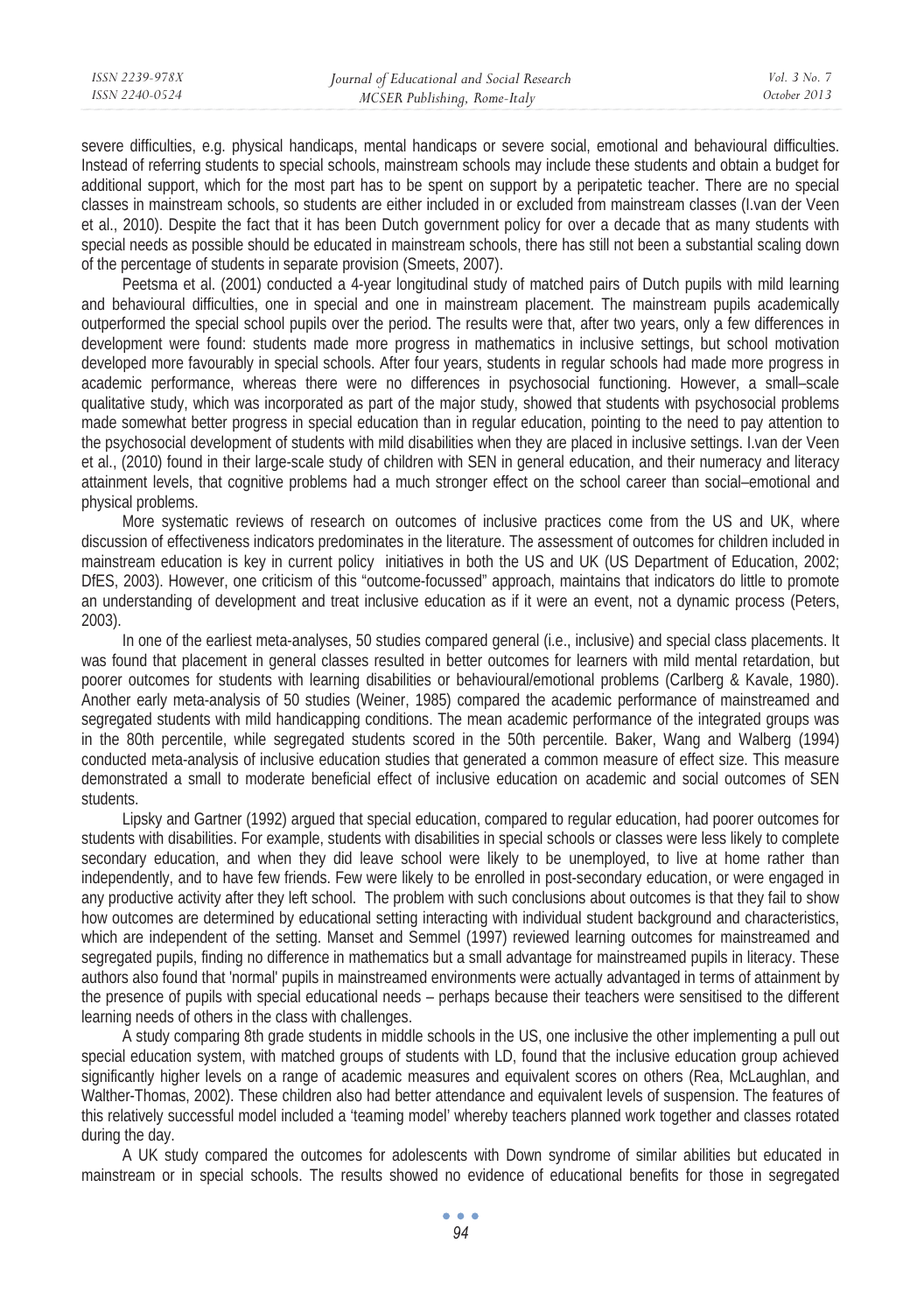| ISSN 2239-978X | Journal of Educational and Social Research | Vol. 3 No. 5 |
|----------------|--------------------------------------------|--------------|
| ISSN 2240-0524 | MCSER Publishing, Rome-Italy               | October 2013 |
|                |                                            |              |

settings, despite the higher teacher-student ratios. Those who attended their neighbourhood mainstream schools made significant gains (two-three years) over their special school peers in expressive language and in academic achievement (Buckley, 2006). Several studies have found that quality of instruction, rather than placement, is the most important predictor of student achievement. For example, in one study of mathematics achievement of students with hearing impairments, placement in regular or special classes did not seem to impact on achievement. Rather specific features of quality placement included a supportive teacher, regular and extensive reviews of material, direct instruction and a positive classroom environment (Kluwin & Moores, 1989)

A range of studies has investigated academic progress of children with SEN within mainstream schools. There is evidence that children can make appropriate progress in a mainstream setting if specific curriculum differentiation and teaching strategies are employed (Manset & Semmel, 1997). Cross and Walker-Knight (1997) reviewed studies of inclusive provision for children with SEN. Successful methods for promoting inclusion involved planning for common tasks and small group learning requiring co-operative behaviour, individual accountability and responsibility. Fisher and Frey (2001) suggested that academic inclusion is facilitated by specific alterations to the delivery of the curriculum that are different and additional to the normal differentiation of the class, collaboration amongst the teaching team and involvement of peers.

Lindsay (2007) in his meta-analytic review found that the evidence does not provide a clear endorsement for the positive effects of inclusion. There is a lack of evidence from appropriate studies and, where evidence does exist, the balance was only marginally positive. Another point of mixed evidence can be found in a report from the European Agency for Development in Special Needs Education (2003). This suggested that inclusion generally works positively at the primary school level, but serious problems emerge at the secondary level. This was attributed to increased topic specialisation, the different organisation of secondary schools, and the increasing gap between the achievement of students with SEN and other students with age.

On the other hand, findings from studies suggest that there are no adverse effects on students without special educational needs of including students with special needs in mainstream schools (Kalambouka et al. 2007). The rationale behind inclusion, then, is the concern that children should not be segregated from their peers and excluded from the mainstream curriculum and practice (Lindsay 2007). Whether students with special needs will be able to develop well enough in mainstream education and how great is the risk that they will be referred to a form of special education depends on a number of different factors. Characteristics of the child, the teacher, the class and the school all play an important part. The important task now is to research more thoroughly the mediators and moderators that support the optimal education for children with SEN and disabilities and, as a consequence, develop an evidence-based approach to these children's education.

Although inclusion can be (relatively) effective academically, research literature suggests that children with SEN can experience rejection and bullying in mainstream schools (Dyson, Farrell, Polat, & Hutchenson, 2004). Therefore, to be considered successful, a programme to place a child with SEN in a mainstream school would need to enable both academic and social inclusion.

## *3.2 Social outcomes*

Successful implementation of diversity in education requires a special effort to respond to the special educational needs (SEN) of students. Schools generally tend to place priority on acquisition of academic knowledge but rarely make provision for activities designed to foster socio-affective development of special needs students (Cambra & Silvestre, 2003). Research studies that have investigated the social and affective outcomes of educating pupils with SEN in mainstream schools have produced equivocal results; these children have poorer outcomes overall compared with their peers, and this is the case even in primary schools, notwithstanding greater concerns about secondary schools (Frederickson et al. 2007; Warnock, 2005). Although inclusion often is touted as improving the self-concept, social integration, and peer relationships of students with disabilities, evidence concerning the benefits of inclusion for the social functioning of students with LD reveal differential benefits (Vaughn & Elbaum, 1999). Furthermore, although the social functioning of students with disabilities is very important, few would suggest that the academic performance of students with LD be sacrificed as a means to enhance social outcomes. (Vaughn et.al., 2001).

In a meta-analytic review of social skills deficits and learning disabilities, Kavale and Forness (1996) found that approximately 75% of students with learning disabilities received lower ratings of their social skills when compared with peers without learning disabilities. As a group, students with disabilities are perceived by all categories of raters to exhibit poorer social skills than their peers without disabilities. Across 152 studies analyzed, students with disabilities were at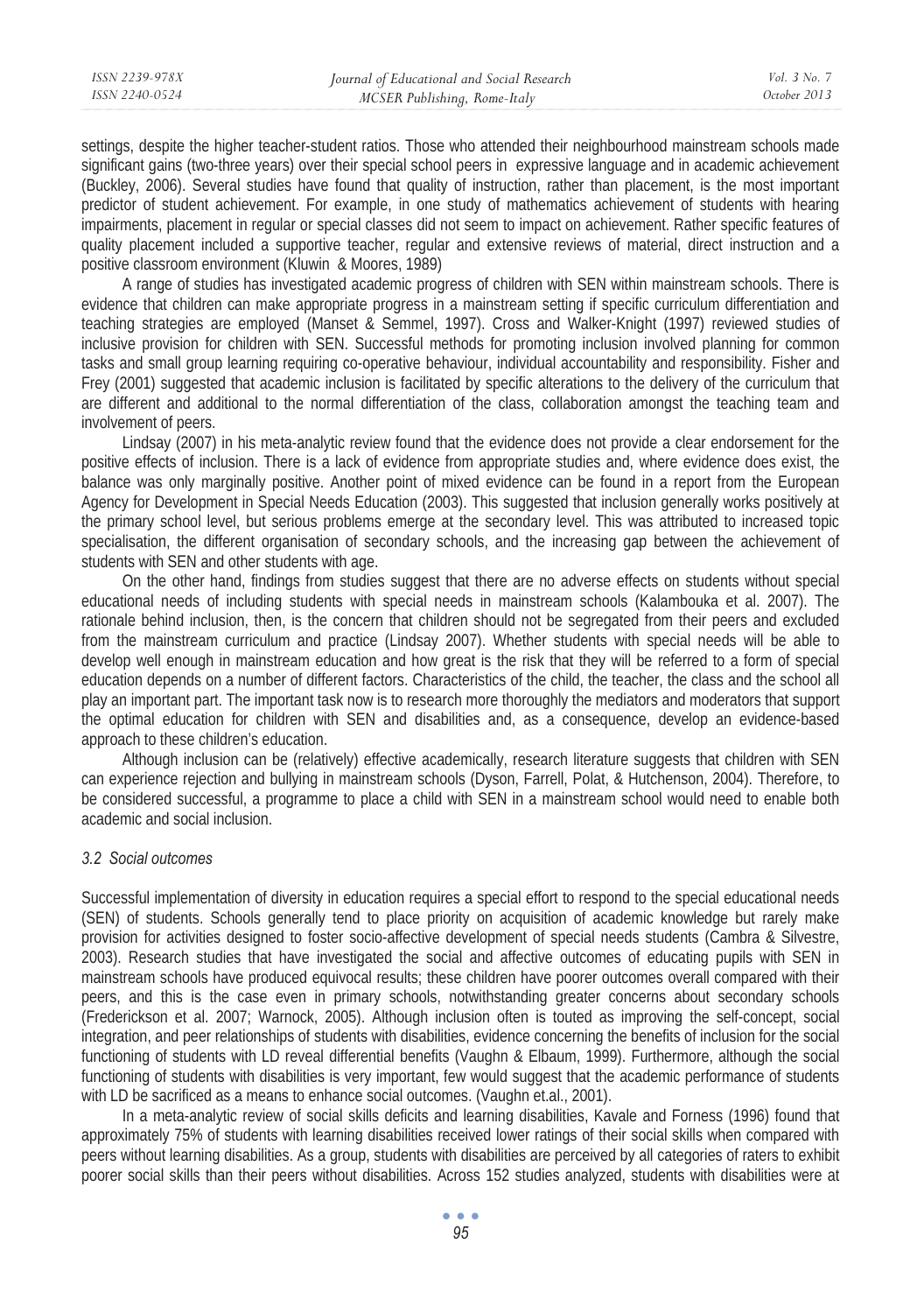| ISSN 2239-978X | Journal of Educational and Social Research | Vol. 3 No. 7 |
|----------------|--------------------------------------------|--------------|
| ISSN 2240-0524 | MCSER Publishing, Rome-Italy               | October 2013 |

approximately the 25th percentile in terms of social skills. Teachers perceived that students with learning disabilities are most frequently distinguished from their peers without disabilities by academic deficits and less frequent social interactions. Students without disabilities respond towards their peers with disabilities most frequently y rejection or limited acceptance, wherein students without disabilities are friends with only about 30% of their peers with LD.

A Swedish study of 183 pupils (9–3 years) found no difference in self-concept between those receiving support from special educators in mainstream schools (Allodi, 2000) although there was some evidence of those supported in mainstream having lower levels of self-concept for academic competence compared with those in small groups in special units. Cambra and Silvestre (2003) studied the self-concept and social preference of Spanish students with a range of SEN and comparison LD children in a mainstream school with Special Experimental School status (35% had SEN of various kinds). The typically developing group had significantly more positive social and academic self-concepts and were also more likely to be selected and less likely to be rejected. Hence, mainstreaming in this study was not associated with equivalent socio-emotional development for the SEN group.

Self-concept is a particularly relevant issue for students with LD for three reasons (Vaughn et al., 2001). First, when compared with their peers, students with LD demonstrate difficulties in both the academic and social areas, thus supporting the hypothesis that their self-concept may be adversely affected by low academic functioning. Second, students with LD are identified as needing special support to enhance their academic performance, and this identification and labeling process may negatively affect their self-concept. Third, students with LD differ from other students with disabilities in that they demonstrate average or above-average intellectual capability that is inconsistent with their academic performance. This average-to-high cognitive functioning may make students with LD more aware of their academic challenges, thus influencing their self-perceptions.

A meta-analysis of self-concept of students with learning disabilities derived from an analysis of 36 research reports allowing 65 different placement comparisons (Elbaum, 2002) provides more substantial evidence. This found no overall relationship between self-concept and setting (regular classroom for all instruction, part-time resource, selfcontained for all academic instruction and special school) for four out of five comparisons suggesting that students fared no better or worse in terms of self-concept in regular or separate classrooms.

Friendships are an integral part of the social development for all children and can be distinguished both empirically and conceptually from peer acceptance, or social status. A student's peer acceptance is assessed by obtaining ratings by the student's classmates of how much they like the student. In comparison, friendships reflect reciprocated attachment, affection, companionship, and support between two individuals (Vaughn et al., 2001). In an interview study of 14 young people (12–18 years) with Down syndrome attending either their local mainstream secondary school or a resourced mainstream school, Cuckle and Wilson (2002) found that the young people were positive about friendships and having role models among mainstream peers but friendships were mainly limited to school. More truly reciprocal friendships were noted with peers who also had SEN, including others with Down syndrome.

Vaughn and Elbaum (1999) examined the friendships of more than 4,000 elementary students, including more than 900 students with LD. Ninety-six percent of students with LD listed at least one best friend, with approximately 67% listing six or more friends. At the elementary level, perceived quality of friendships was modestly higher for students without LD than for students with LD and continued to increase through high school. In contrast, the perceived quality of friendships for students with LD remained the same. Analyzing perceptions of friendship quality by the component dimensions of companionship, intimacy, and support for self-esteem, the authors found (a) no difference between students with and without LD in terms of companionship, (b) higher friendship intimacy for students without LD, and (c) less support for self-esteem for students with LD.

A number of teaching strategies have been identified that can promote the development of social relationships among primary school pupils with and without SEN. Among those identified by Salisbury, Gallucci, Palombaro and Peck (1995) were: co-operative grouping, opportunities for collaborative problem solving, focussing on social interaction, the use of peer tutors and structuring time to provide opportunities for generalising and applying learning. In the absence of such facilitating strategies, full-time physical placement (physical inclusion) of a child within mainstream school does not necessarily reduce negative social perceptions.

In a study of McConaughy et al,( 2011), medium to large group effects showed significant academic and social impairments for elementary school children with ADHD compared to controls and other referred children without ADHD. Children with ADHD scored significantly lower than controls on standardized achievement tests, and significantly lower than controls and other referred children without ADHD on parent and teacher ratings of their academic performance and social behavior. Of children with ADHD, 15-55% showed clinically significant impairment in academic performance and 26-85% showed clinically significant impairment in social behavior.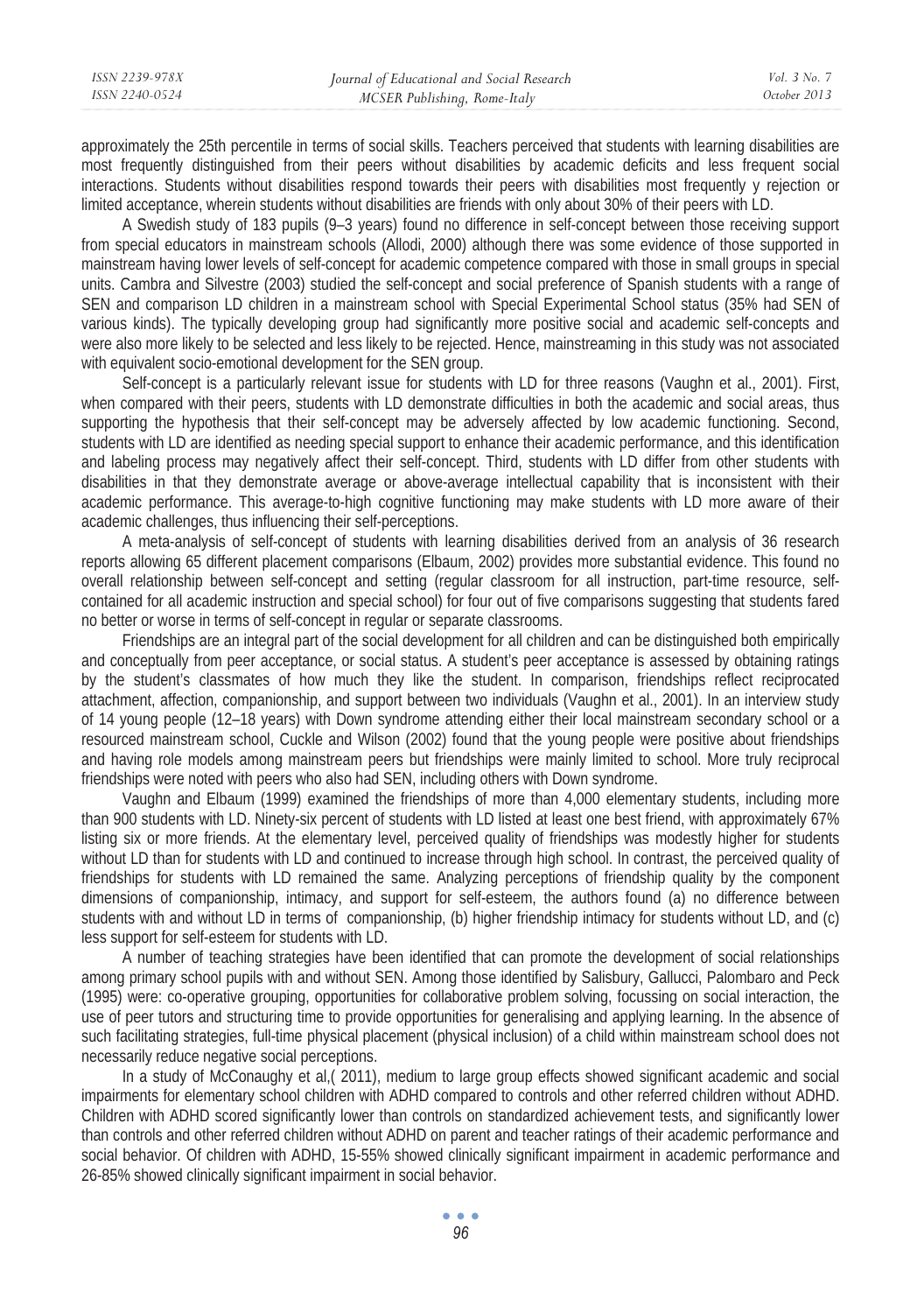A study by Avramidis (2010) which involved 566 pupils drawn from seven British primary schools, contrary to most previously discussed studies, found that pupils with SEN were found to be equally likely to be members of the friendship clusters of the class and occupied similar levels of network centrality as their non-SEN peers. In keeping with earlier studies, pupils with SEN were more likely to be nominated on anti-social indicators. Specifically, boys with SEN were more frequently perceived as 'rule breakers' while girls with SEN as 'shy/withdrawn'. However, those pupils with the prosocial characteristics of leadership and sportsmanship were well integrated in peer groups.

## **4. Conclusions**

There is a lack of a firm research base for inclusive education to support either whether this is a preferable approach in terms of outcomes, or how inclusion should be implemented (Lindsay, 2007). Concerns about the possible negative consequences of full inclusion for students with LD have led various researchers to advocate a more individualized approach to inclusion in which the learning and social needs of each student are considered first and foremost, rather than the "place" where the student is educated (e.g., Fuchs, Fuchs, & Fernstrom, 1993). Suggestions for the responsible inclusion of students with LD have underscored the need to individualize placement decisions, provide appropriate training and resources to teachers, and monitor the outcomes of placement decisions and interventions so as to make changes as needed (Vaughn et al, 2001). However, negative results could be interpreted as examples of bad integration practices, rather than as indicators of the efficacy of inclusion. Nevertheless, studies focusing on academic and social outcomes could serve to obtain a "baseline" for the "functioning" of not only students with SEN, but of the general education settings also, as a starting point for improving the design and implementation of inclusive practices.

It appears, according to Davis and Watson (2001) that much of the literature homogenises the lives of adults and children in schools. They are characterised as only responding to structural influences within their life worlds. Disabled children encounter discriminatory notions of 'normality' and 'difference' in both 'special' and 'mainstream' schools, and that these experiences relate not simply to the structural forces that impinge on schools and teachers, but also to the everyday individual and cultural practices of adults and children. Mixed methods (qualitative-quantitative), actionresearch and/or longitudinal studies could perhaps be carefully designed by school psychologists and experienced teachers working in inclusive schools (in consultation with parents and children themselves), in order to understand and evaluate the impact of various practices called inclusion, on the development pathways of children and youth with and without SEN, not only on their grades or perceived social status in a certain semester in the general education classroom.

## **References**

Allodi, M. W. (2000). Self-concept in children receiving special support at school. European Journal of Special Needs Education, 15, 69– 78.

Avramidis, E. (2010): Social relationships of pupils with special educational needs in the mainstream primary class: peer group membership and peer-assessed social behaviour. European Journal of Special Needs Education, 25:4, 413-429

Baker, E. T., Wang, M.C., Walberg, H. J. 1994. The effects of inclusion on learning. Educational Leadership 52 (4):33-35.

Blum, C. & Bakken, J.P. (2010) Labeling of students with disabilities: unwanted and unneeded. In Obiakor, F.E., Bakken, J.P. & Rotatori, A.F. *Current Issues in Special Education: Identification, Assessment and Instruction (p.115-125).*Emerald Group Publishing Ltd.

Buckley, S. (2006). 'Reflections on twenty years of scientific research'. Portsmouth: The Down Syndrome Educational Trust.

Cambra, C. & Silvestre, N. (2003): Students with special educational needs in the inclusive classroom: social integration and selfconcept, European Journal of Special Needs Education, 18:2, 197-208

Carlberg, C. and Kavale, K. (1980). The efficacy of special versus regular class placement for exceptional children: A meta-analysis. Journal of Special Education, 14(3), 295-309

Cross, L., & Walker-Knight, D. (1997). Inclusion: Developing collaborative and co-operative school communities. The Educational Forum, 61, 269–277

Cuckle, P., & Wilson, J. (2002). Social relationships and friends among young people with Down's syndrome in secondary schools. British Journal of Special Education, 29, 66–71.

Davis, J. M. & Watson, N. (2001): Where Are the Children's Experiences? Analysing Social and Cultural Exclusion in 'Special' and 'Mainstream' Schools, Disability & Society, 16:5, 671-687

DES (1978). *Warnock Committee Report.* London: HMSO.

DfES. (2003). Every Child Matters. London: The Stationery Office.

Dyson, A., Farrell, P., Polat, F., & Hutchenson, G. (2004). Inclusion and pupil achievement. Research Report RR578. London: DfES publications.

Ebersold, S. (2006). La nouvelle loi change radicalement la place du handicap pour l'école. Reliance. Revue des situations de handicap,

 $\bullet$   $\bullet$   $\bullet$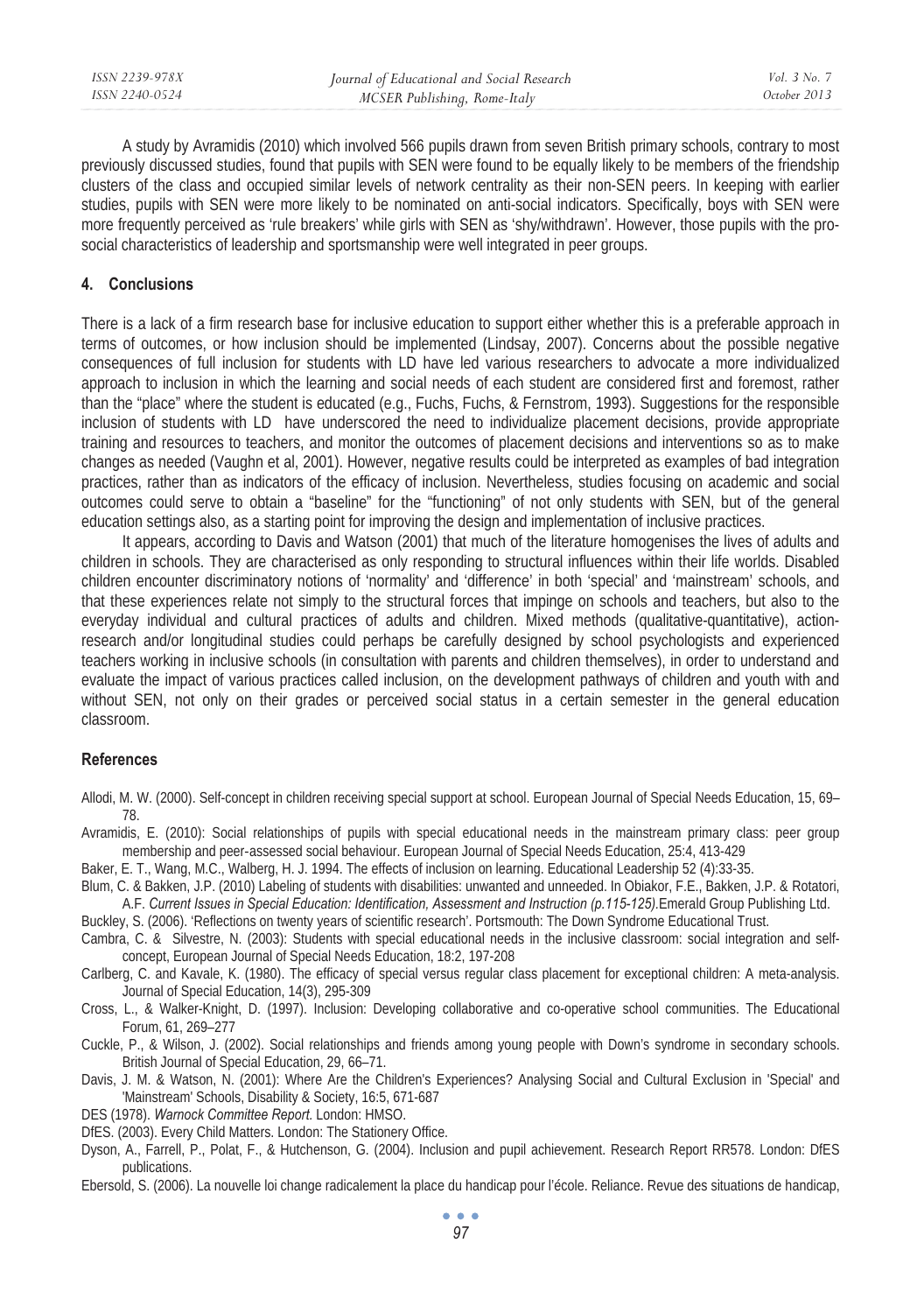de l'éducation et des sociétés, n° 22, décembre 2006, p. 37-39.

- Education, U. D. o. (2002). No Child Left Behind. Public Law: 107-110. Washington, DC: US Department of Education.
- Elbaum, B. (2002). The self-concept of students with learning disabilities: A meta-analysis of comparisons across different placements. Learning Disabilities Research and Practice, 17, 216–226.
- Ellis. S. & Tod, J. & Graham-Matheson, L. (2008) Special Educational Needs and Inclusion: reflection and renewal. NASWUT, UK
- European Agency for Development in Special Needs Education (2003) Special needs education in Europe: thematic publication. Middelfart, Denmark: Author. Available online at: http://www.european-agency.org
- Fisher, D., & Frey, N. (2001). Access to the core curriculum: Critical ingredients for student success. Remedial and Special Education, 22(4), 148–157.
- Frederickson, N. & Simmonds, E. & Evans, L. & Soulsby, C. (2007) Assessing the social and affective outcomes of inclusion. British Journal of Special Education, 4, 2:105-115
- Fuchs, D., Fuchs, L. S., & Fernstrom, P. (1993). A conservative approach to special education reform: Mainstreaming through transenvironmental programming and curriculum-based measurement. American Educational Research, 30, 149–177.
- Fuchs, D., & Fuchs, L. (1994). Inclusive schools movement and the radicalization of special education reform. Exceptional Children, 60, 294–309.
- Gobbo, F., Ricucci, R. & Galloni, F. (2009) Strategies for supporting schools and teachers in order to foster social inclusion. Final report: Italy. In *Inclusion and education in European countries*. Available on: http://www.docabureaus.nl/INTMEAS.html
- Gogolin, I. & Jochum, C. (2009) Strategies for supporting schools and teachers in order to foster social inclusion. Final report: Germany. In *Inclusion and education in European countries*. Available on: http://www.docabureaus.nl/INTMEAS.html
- Hallahan, D. P., Kauffman, J. M., & Pullen, P. C. (2009). Exceptional learners (7th ed.). Boston: Pearson
- I.van der Veen, Smeets, E. & Derriks, M. (2010): Children with special educational needs in the Netherlands: number, characteristics and school career, Educational Research, 52:1, 15-43
- Kalambouka, A., P. Farrell, A. Dyson, and I. Kaplan. 2007. The impact of placing pupils with special educational needs in mainstream schools on the achievement of their peers. Educational Research 49: 365–82.
- Karsten, S., Peetsma, T., Roeleveld, J. and Vergeer, M. (2001). 'The Dutch policy of integration put to the test: differences in academic and psychosocial development of pupils in special and mainstream education'. European Journal of Special Needs Education, 16(3), 193-205
- Kavale, K. A.,&Forness, S. R. (1996). Social skill deficits and learning disabilities:Ameta-analysis. Journal of Learning Disabilities, 29, 226–237.
- Kluwin, T.N. and Moores, D.F. (1989). Mathematics achievement of hearing impaired adolescents in different placements. Exceptional Children, 55(4), 327-335.
- Koretz, D. & Hamilton, D. (2000). Assessment of Students with Disabilities in Kentucky: Inclusion, Student Performance, and Validity. Educational Evaluation and Policy Analysis. Vol. 22, No. 3, pp. 255-272.
- Kugel, R. & Wolfensberger, W. (eds) Changing patterns in residential services for the mentally retarded. Washington, DC: President's Committee on Mental Retardation.
- Lindsay, G. (2007) Educational psychology and the effectiveness of inclusive education/mainstreaming. British Journal of Educational Psychology 77, 1–24
- Lipsky, D.K. and Gartner, A. (eds) (1989). Beyond Separate Education: Quality Education For All, Baltimore, MD: Brookes
- Lynch, J. (2001). Inclusion in Education: The Participation of Disabled Learners. France: UNESCO.
- Manset, G., & Semmel, M. I. (1997). Are inclusive programs for students with mild disabilities effective? A comparative review of model programs. The Journal of Special Education, 31(4), 155–180.
- McConaughy, S. H., Volpe, R., Antshel, K., Gordon, M. & Eiraldi, R.B (2011) Academic and Social Impairments of Elementary School Children with Attention Deficit Hyperactivity Disorder. School Psychology Review, 40, 2.
- McLaughlin, M. & Rouse, M. (2000) Special Education and School Reform in the United States and Britain. Routledge: London & New York
- Meijer, C., Soriano, V. & Watkins, A. (2003). Special needs education in Europe: Inclusive policies and practices. In Special needs education in Europe, Thematic publication (pp.7-18). Middelfart, Denmark: European Agency for Development in Special Needs Education.
- Mitchell, D. (2010) Education that fits: review of international trends in the education of students with special educational needs. University of Canterbury, New Zealand.
- Mock, D.R. & Kauffman, J.M. (2005) The delusion of full inclusion. In (eds) Jacobson, J. W., Foxx, R.M., & Mulick, J.A. *Controversial therapies for developmental disabilities: fad, fashion and science in professional practice.*.Lawrence Erlbaum.
- Mukuria, G.M. & Bakken, J.P. (2010) Labeling of students with disabilities for students to get their needs met. In Obiakor, F.E., Bakken, J.P. & Rotatori, A.F. *Current Issues in Special Education: Identification, Assessment and Instruction (p.101-114).*Emerald Group Publishing Ltd.
- Nabuzoka, D. (2003). Teacher ratings and peer nominations of bullying and other behaviour of children with and without learning disabilities. Educational Psychology, 23(4), 307–321.
- Nirje, B. (1969). 'The normalization principle and its human management implications'. In R. Kugel and W. Wolfensberger (eds) *Changing patterns in residential services for the mentally retarded*. Washington, DC: President's Committee on Mental Retardation.